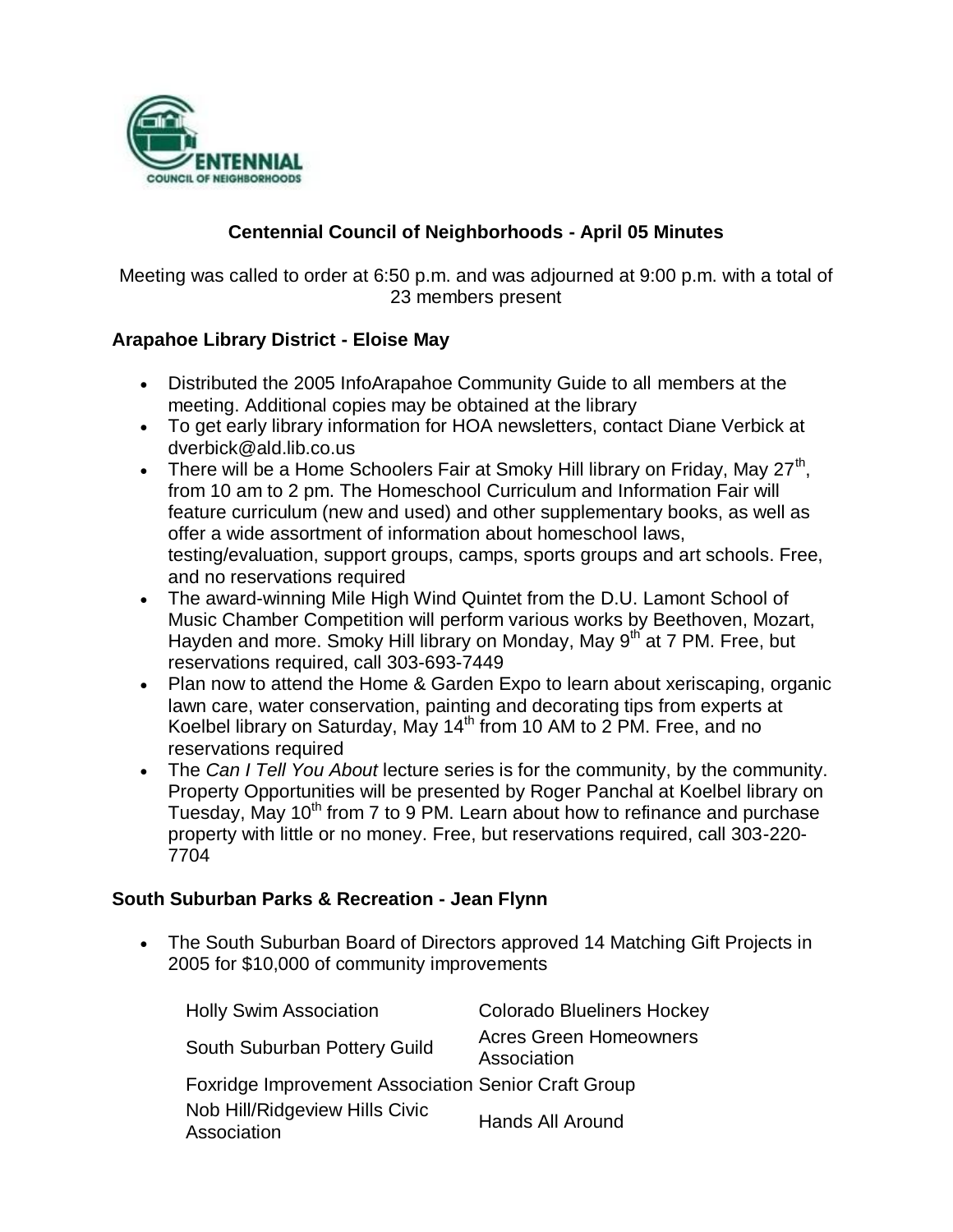Ben Franklin Swim Team Maggie Murphy Lane Cook Creek Swim Team Charlie Kenney The Knolls Homeowners

The Rifolis Homeowners<br>Association<br>Association

 For information about the Matching Gifts Program, contact South Suburban Park and Recreation District at 303-798-5131

## **Arapahoe County Sheriff - Mark Fisher**

- Traffic enforcement during the evening hours will be increased because of all the high school activities at this time of the year
- Two individuals arrested for making and exploding a "dry ice bomb". Attempting to contact a third individual
- Individual arrested for automobile theft of several vehicles
- Suspicious person report at Bellco Credit Union led to arrest of an individual who was wanted on numerous charges in Arapahoe County, and also by the FBI, U.S. Marshall's Office, and other police agencies. Hotel employees later called about unpaid room fees. Sheriffs investigated and found "office" of this same individual with thousands of dollars of stolen merchandise
- All three cases reported to Sheriff's Office by alert public citizens
- Youthline Officer grant of \$2000 will be used to purchase bicycles for use during the summer in parks & common areas by school resource officers. CenCON cosponsored the request for this grant with the Arapahoe County Sheriff's Office
- Extra officers will be on patrol during the July  $4<sup>th</sup>$  holiday to enforce the laws concerning fireworks, which are illegal in Centennial. Citizens can call 303-795- 4711 to report violations

### **Cunningham Fire District - Jerry Rhodes**

- Number one cause of house fires in the country is unattended candles
- Two fires happened recently in Centennial. One was caused by a candle, and the second caused by a teenager cooking food and leaving it unattended
- In the east end of the city, lightening caused damage to a house last weekend
- On Saturday, May 21 $st$ , Cunningham Fire Rescue will hold an "EMS Open House" with many free activities and demonstrations. Lunch will be provided to all that attend. It will run from 10 AM to 2 PM at Station 3 (Riviera & Picadilly). The other fire districts (Parker, Littleton, and South Metro) will also have events during the week of 14 through 21 May
- Large disaster exercises will be conducted at DIA in June, and also a terrorism exercise on the I-70 corridor in the next few months.
- Parker Fire District has an EMT class starting soon
- All fire districts are preparing for the  $4<sup>th</sup>$  of July. About a month before, fire inspectors will be visiting neighborhoods to remind people about fireworks laws and penalties. No fireworks are allowed in Centennial

### **Arapahoe Parks & Recreation - Rebecca Nash**

Several HOAs took advantage of the tree planting project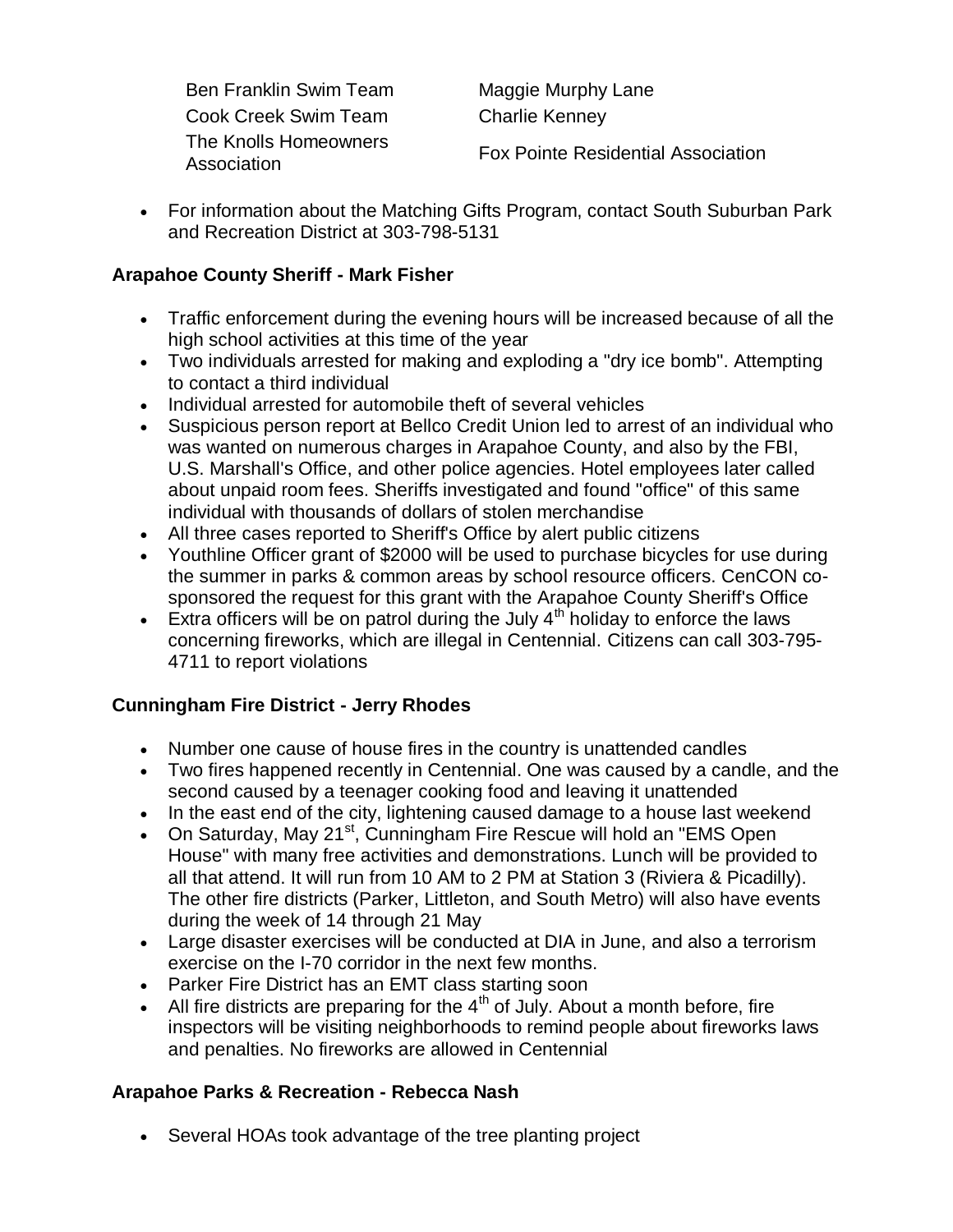- Trail maintenance is being delayed by the presence of prairie dogs. Trying to develop wildlife policy to handle problem in a friendly manner
- Arapahoe Parks & Recreation will be starting a tree planting project on 30 April. It is being done as a Boy Scout Eagle project
- Completion of horse trail construction this summer between the Trails Recreation Center westward to the Piney Creek trailhead, near Orchard and Parker Road, will also be done as a Boy Scout Eagle Project
- Approval for Willow Trace Park was received in April
- The Farm elected not to be included in the Arapahoe Parks & Recreation district

## **City of Centennial - Nancy Reubert**

- The first State of the City address was a success with over 300 people attending. The Mayor announced the formation of a Fiscal Advisory Task Force to help the city plan long term strategies
- The second City of Centennial newsletter has been distributed
- **•** Centennial received two  $3<sup>rd</sup>$  place awards for local government innovation from the Denver Regional Council of Governments (DRCOG)
- City has posted 4 finance positions (Revenue Analyst, Financial Analyst, Contract Manager, and Management Assistant). Deadline for application is May 13. Details available on www.centennialcolorado.com
- $\bullet$  May 2<sup>nd</sup> City Council agenda will include announcements of appointment to Board of Adjustment and Board of Review. Appointment to Planning & Zoning will be delayed. Will also have hearings on Group Homes, Liquor Tasting, and Verona Estates development
- Mayor's Town Meeting for the east side of Centennial will be on May  $12<sup>th</sup>$  at City Council Chambers starting at 6 PM
- Ward 1 will have a meeting on April 28<sup>th</sup> at 6:30 PM at Southglenn library
- Ward 2 will have a meeting on May  $22^{nd}$  at 3 PM at Koelbel library
- City will be spraying again this year for West Nile disease. If citizens have a request for an area to be sprayed, contact John Newhouse, 720-874-6751 or jnewhouse@co.arapahoe.co.us or call Gail Carissimi at 303-734-4567 or gcarissimi@centennialcolorado.com

# **City of Centennial - Todd Miller**

Bike to Work day will be June 22. Breakfast rest stops will be provided at:

| <b>Piney Creek Trail head</b> | Jordan & Briarwood       |
|-------------------------------|--------------------------|
| Orchard and Highland<br>Canal | <b>Willow Creek Park</b> |

# **CenCON Reports - President - Cathy Noon**

- 32 member HOAs have paid the dues for the year. Approximately 24 still need to be paid
- Ty Henken, former CenCON member from Willow Creek passed away recently
- Since there were no volunteers or nominations from the floor, it was moved by Andrea Suhaka and seconded by Ron Podboy that the current board members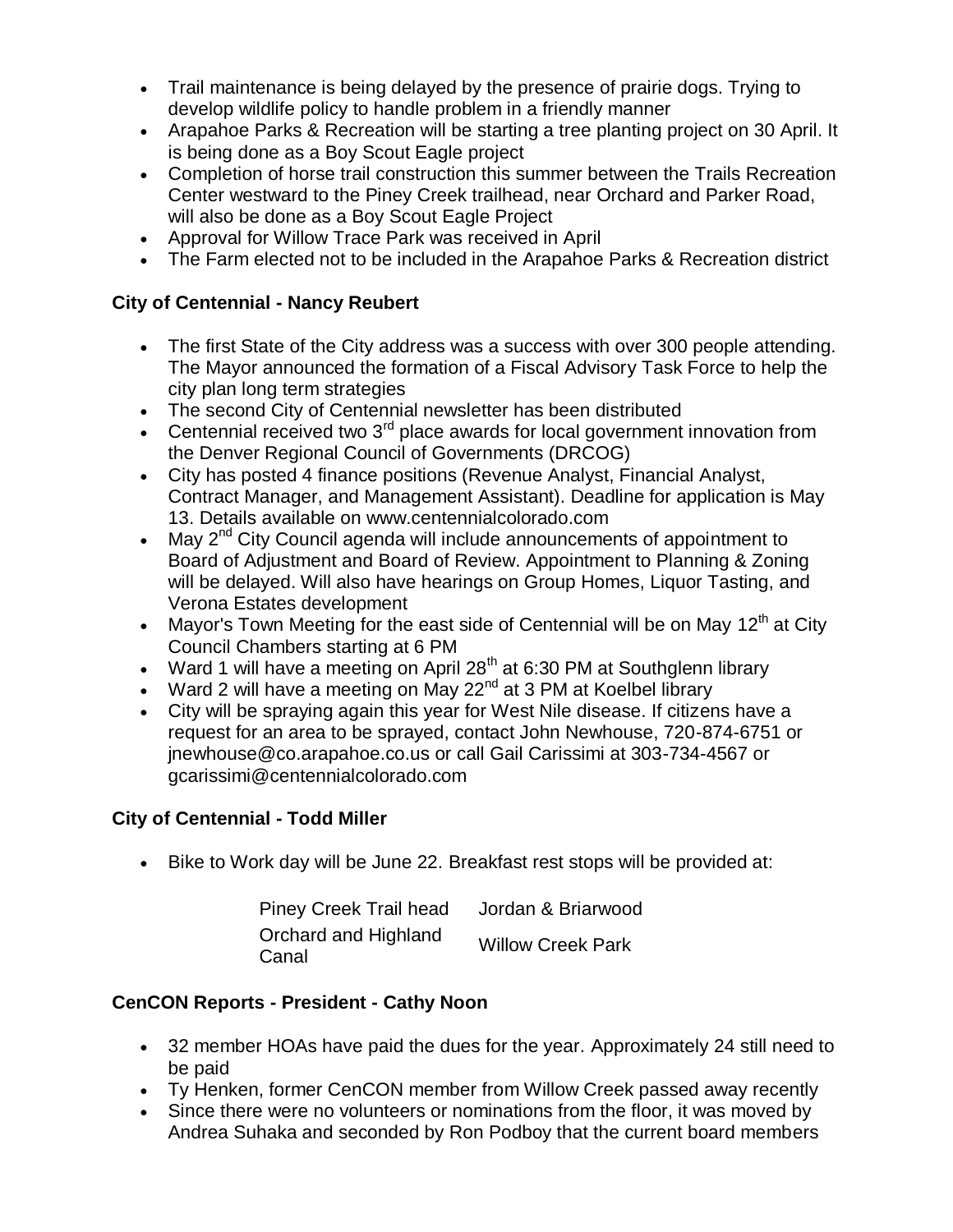be re-elected with the exception that Jim Levy replace Ron Weidmann, who decided not to stay in the Vice President - Plans position. Approval was unanimous. Officers are: Cathy Noon - Pres., Michael Kirrane - Vice Pres. - Membership, Jim Levy - Vice Pres. - Plans, Gerry Cummins - Treas., Frank Green - Sec.

 Senate Bill 100 is in Conference Committee. Comments should be sent to the Governor and to:

Sen. Hagedorn - Arapahoe County Rep. Carroll - Arapahoe County -D -D Sen. Takis - Adams County -D Rep. Weissmann - Boulder County -D Sen. Teck - Garfield/Mesa County -R Rep. May - Douglas County -R

- Orten & Hindman and CAI and a  $3^{rd}$  group are not in support of the bill. Officer voting by secret ballot & liens and legal fees are the biggest hang-ups at this time
- A summary of the City's new, proposed Design Standards was discussed. Tim Gelston will provide a formal presentation at City Council Chambers on May 4th at 7:00 pm. All CenCON members are invited.

### **- Treasurer - Gerry Cummins**

 Last month's report for closing balance of Checking was incorrect. Closing balance should have been \$514.43. All other numbers correct

| <b>Checking Previous</b><br>Balance: | \$514.43 | <b>Savings Previous</b><br>Balance: | \$3859.84 |
|--------------------------------------|----------|-------------------------------------|-----------|
| Income:                              | \$0.00   | Income (Dues):                      | \$390.00  |
| Expenses:                            | \$0.00   | (Interest):                         | \$1.35    |
| <b>Closing Balance:</b>              | \$514.43 | <b>Closing Balance:</b>             | \$4251.19 |

### **- Secretary - Frank Green**

 Moved by Jim Levy and seconded by Andrea Suhaka that the March 2005 minutes be approved as written. Approval was unanimous

### **- Plans - Ron Weidmann**

- Ms. Andrea Suhaka, Mr. Todd Miller, & Ms. Nancy Reubert left the CenCON meeting and did not participate in any discussion of the developer plans or comments
- Two new developer plans (one for unincorporated county) were received. Copies of the detailed comments will be sent to all CenCON members as usual